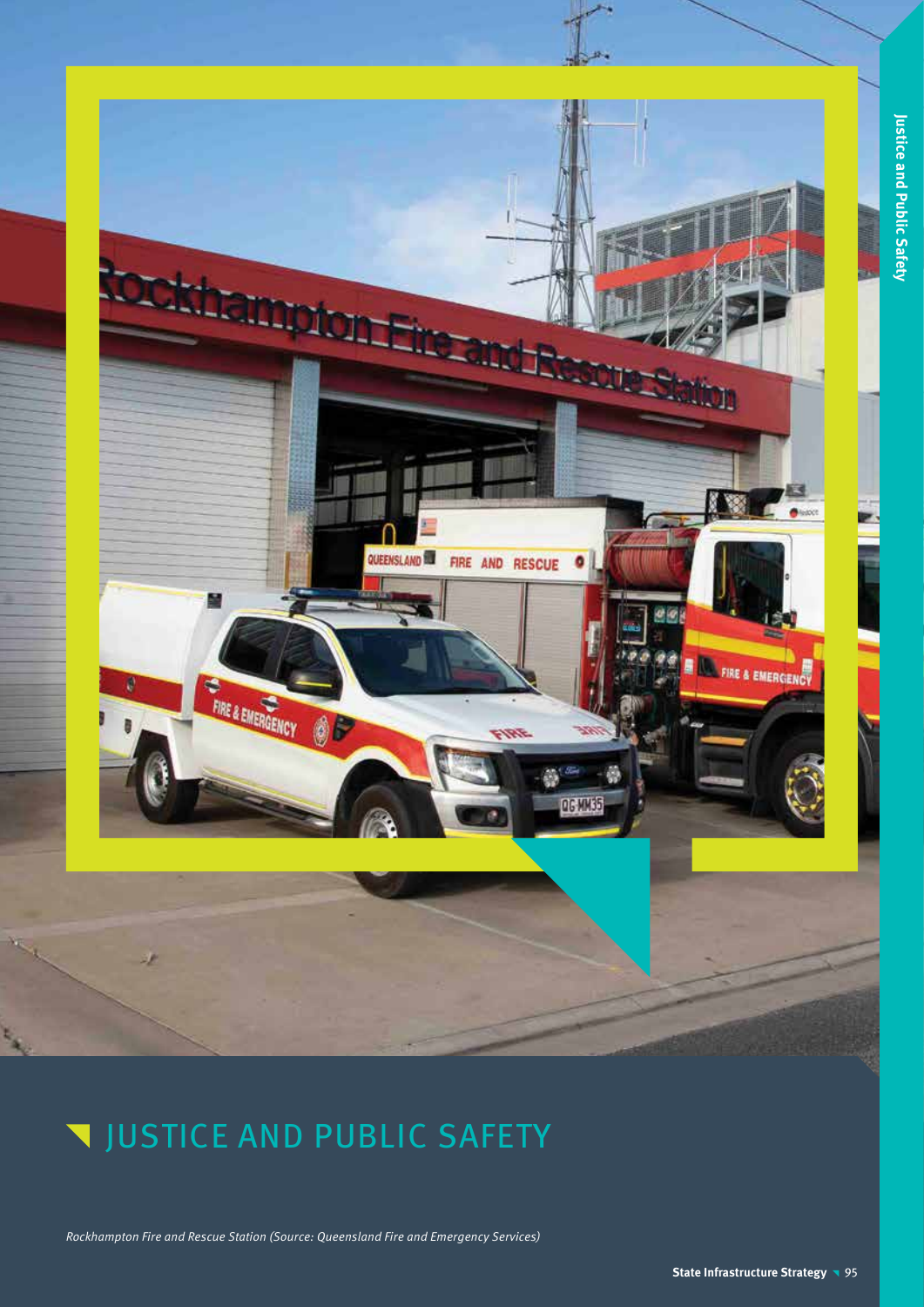

## **V**OVERVIEW

The safety and wellbeing of Queenslanders is a fundamental priority for the state government. It invests in essential police, fire, emergency and disaster management services, courthouses, and secure youth detention centres and correctional facilities to ensure safety and justice is delivered fairly.

Issues within the justice and public safety system are becoming more complex and often have broader economic, environmental and societal interdependencies. As services continue to evolve, digital transformation is impacting all areas of the sector. For the community and frontline staff, the increased use of technology will help improve safety, efficiency and more effective delivery of these essential services.

Unprecedented and persistent increases in demand are placing additional strain on the capacity of the state's existing courthouse portfolio. It is critical courthouses are responsibly and sustainably managed, maintained and invested in to meet future need. Adapting to technology advances and changing community expectations are challenging the traditional delivery of justice in Queensland Courts. With 87 courthouses across Queensland, Magistrates Courts can hear cases in 131 locations throughout the state, while the Supreme and District Courts sit in 11 and 38 locations respectively.

Queensland Corrective Services (QCS) plays an integral role in the criminal justice system, by ensuring prisoners and offenders are less likely to re-offend. QCS manages more than \$4 billion in assets, including 11 highsecurity and six low-security correctional centres, 36 Community Corrections District Offices and more than 150 reporting centres. Prisoner numbers reached historic levels during 2021, adding pressure to already strained infrastructure including prisoner and support services such as health, education and rehabilitation programs, and critical services infrastructure. This is further exacerbated by challenging prisoner profiles, including those with complex mental health issues, substance misuse, personal care needs and disabilities that require purpose-built accommodation. To support projections to 2036, QCS has undertaken capital acquisition planning and is progressing business cases to address both prisoner and health service capacity issues.

The Queensland Government also provides youth detention centres as secure places for young people. They exist to protect the safety of the community, provide consequences for offending, and reduce reoffending through age-appropriate support services and preparing detained young people to live productively in the community.

Our police provide effective, high-quality services, working with community, government and private sector partners to make Queensland safe. Our police service is supported by police stations, police watchhouses, neighbourhood beats and shopfronts, communication centres and police academies. Advancements in technology and the scale and diversity of the state's natural landscape have also resulted in a shift to a more mobile policing model.

Queensland is affected by natural disasters more than any other state in Australia. Queensland's emergency and disaster management and response has been recognised as some of the best in the country. Disaster management is shared across a number of agencies, ensuring that local communities are supported in a range of ways including emergency shelters, provision of advice and renewal of affected infrastructure.

Queensland's emergency services teams already work collaboratively, however as their service models evolve, the way we plan and provide the supporting infrastructure must also adapt. There is a significant opportunity to co-locate complementary justice and public safety services, such as courts and police services, as well as explore different delivery models.



Resilience workshop (Source: Queensland Reconstruction Authority)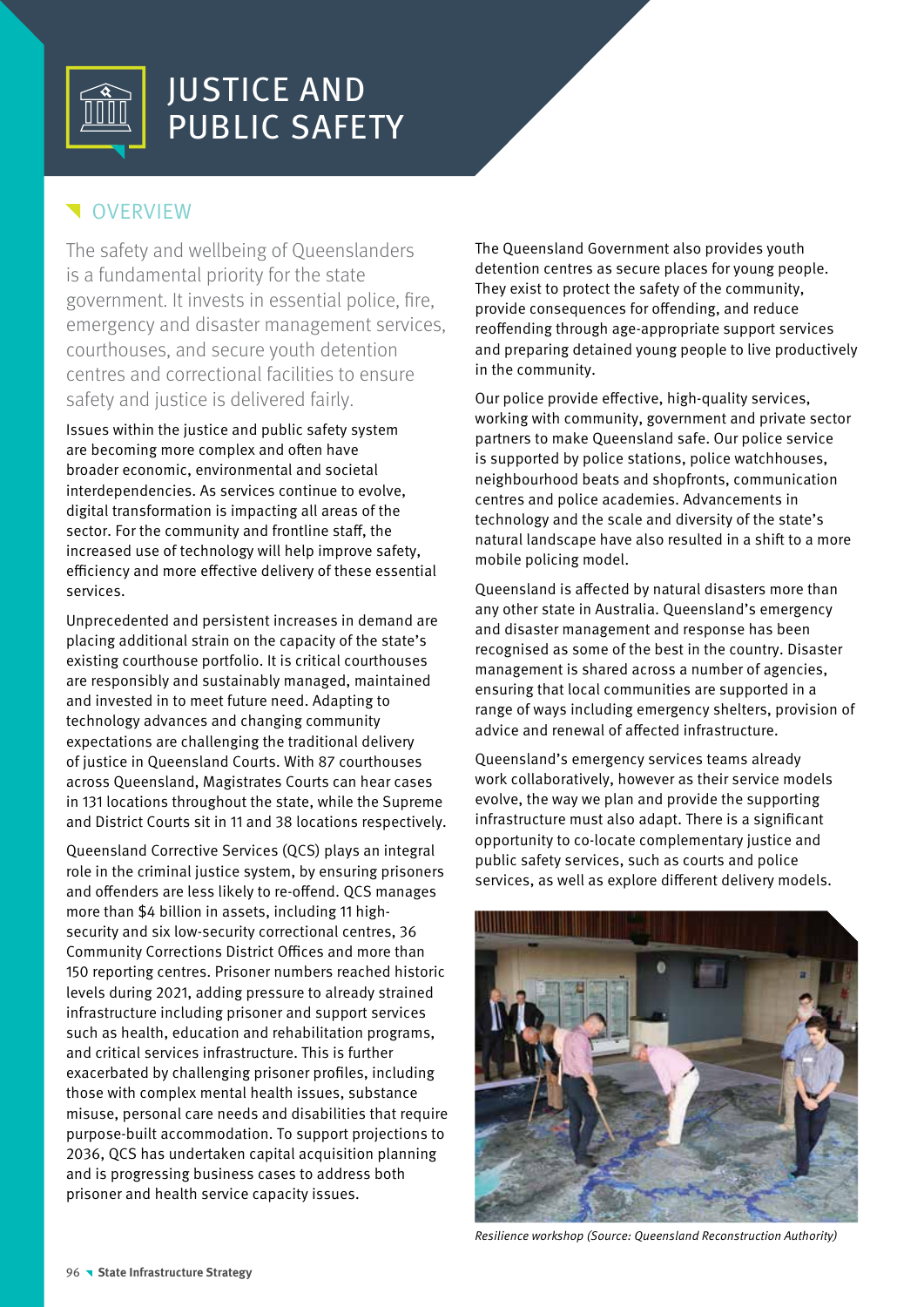### **CURRENT KEY INITIATIVES**

#### Replacement of police facilities

\$29.65 million to complete the replacement of police facilities at Beaudesert, Biloela, Burketown, Nambour and Pormpuraaw.

#### **v** Justice system Courts audio-visual capacity upgrade

\$7.4 million to expand and upgrade existing audio-visual capacity in the justice system, including video conferencing and in-custody court appearances.

#### **T** Southern Queensland Correctional Precinct Part 2

\$654 million to deliver a correctional precinct emphasising health, wellbeing and rehabilitation to reduce reoffending. The precinct will create over 500 permanent jobs and support local businesses.

#### **West Moreton Youth Detention Centre**

\$150 million for the completed West Moreton Youth Detention Centre, a 32-bed facility at Wacol.

#### **Naryborough Queensland Fire and** Emergency Services headquarters replacement

\$12.1 million to complete the replacement of the Maryborough regional Queensland Fire and Emergency Services (QFES) headquarters and auxiliary fire and rescue station.



Police Officer (Source: Queensland Police Service)

#### **TRENDS**



A SHIFT TO MORE MOBILE POLICING is reducing demand

on police facilities in communities

#### THE INCREASED USE OF TECHNOLOGY

is helping to improve safety, efficiency and effectiveness these essential services for both community and frontline services



There is an overall decline in structural fire events but an increase in the number and intensity of SEVERE WEATHER OR OTHER NATURAL HAZARD EVENTS SUCH AS BUSH FIRES



Total prisoner (adult) numbers reached historic highs during 2021 resulting in

ONGOING CAPACITY CONSTRAINTS FOR PRISONER ACCOMMODATION AND SUPPORT **SERVICES**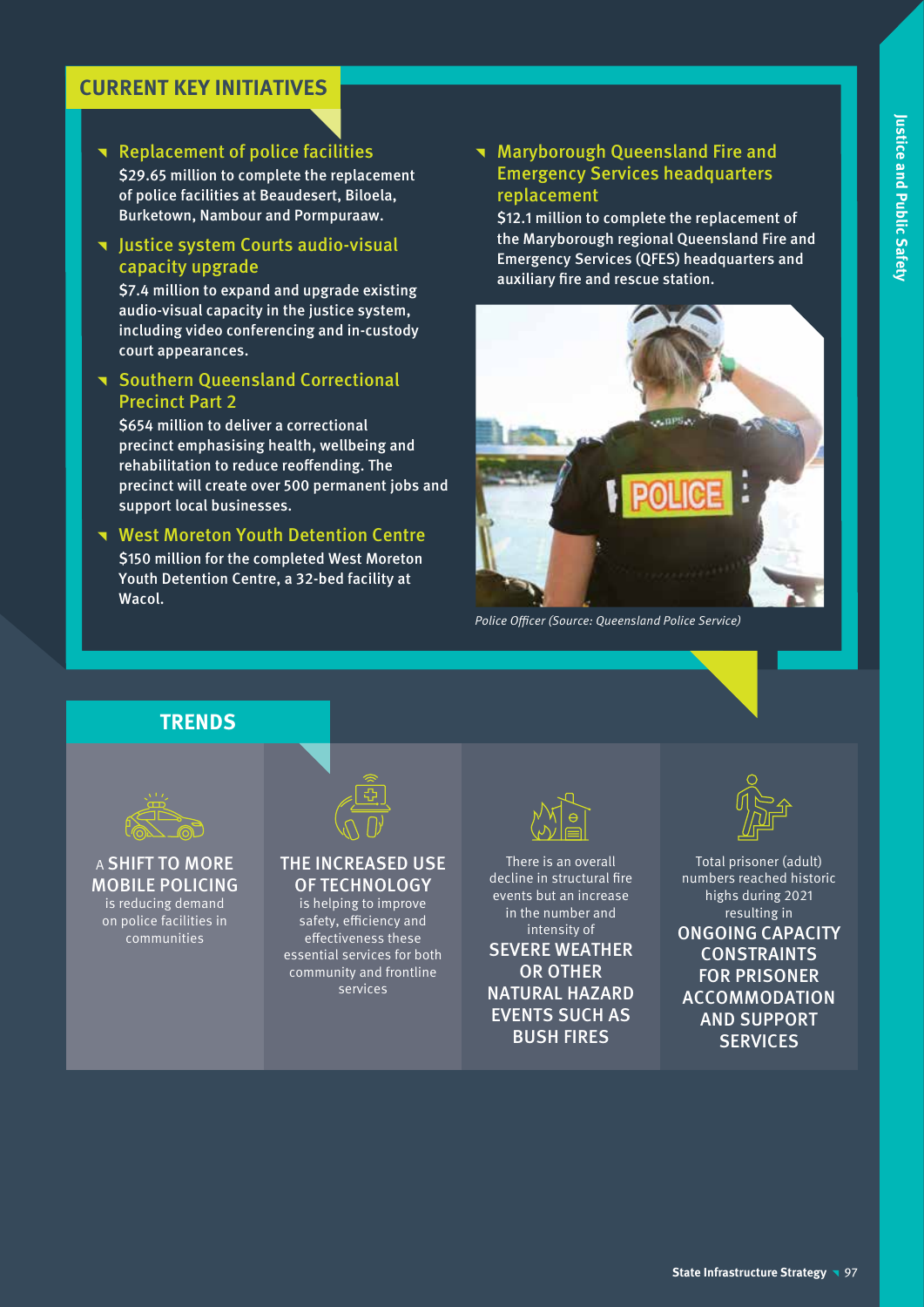

# CHALLENGES

#### Shifting demand for **.......** service delivery

The delivery of emergency services continues to be challenged by a number of growing and shifting demands, including high population growth in several locations, changing risk profiles, an ageing population, increased cultural diversity, changing community expectations, and the operational responses required for significant events such as the COVID-19 pandemic.



#### Regional service delivery

As almost 30 per cent of Queensland's population live outside SEQ, it is important that the state continues to strongly consider regional service delivery needs across justice and public safety agencies.





Ageing and geographically dispersed facilities present challenges for all justice and safety infrastructure, with an increase in maintenance needs exacerbated by harsh tropical climates and increasing frequency of natural disasters. Many courthouses are either heritage listed or hold historical significance in the community. Older facilities also present challenges with maintenance and in continuing to meet modern expectations and service needs (e.g. safe spaces in courts for Domestic and Family Violence (DFV) matters). Safely maintaining aged correctional facilities is also challenging where there is no available capacity to temporarily relocate prisoners.







Justice System Flow Diagram (adapted from NSW Infrastructure Strategy)

Increased demand on the justice system

Queensland's criminal justice system is large and complex, and demand is increasing. Operations or changes in one area can have consequential impacts on other sectors of the system. No single agency has the capacity to address the complex causes of offending, or manage demand pressures on the system. For example, legislative changes can have downstream impacts by potentially increasing the complexity, time and volume taken to investigate matters and for matters

to proceed through Court.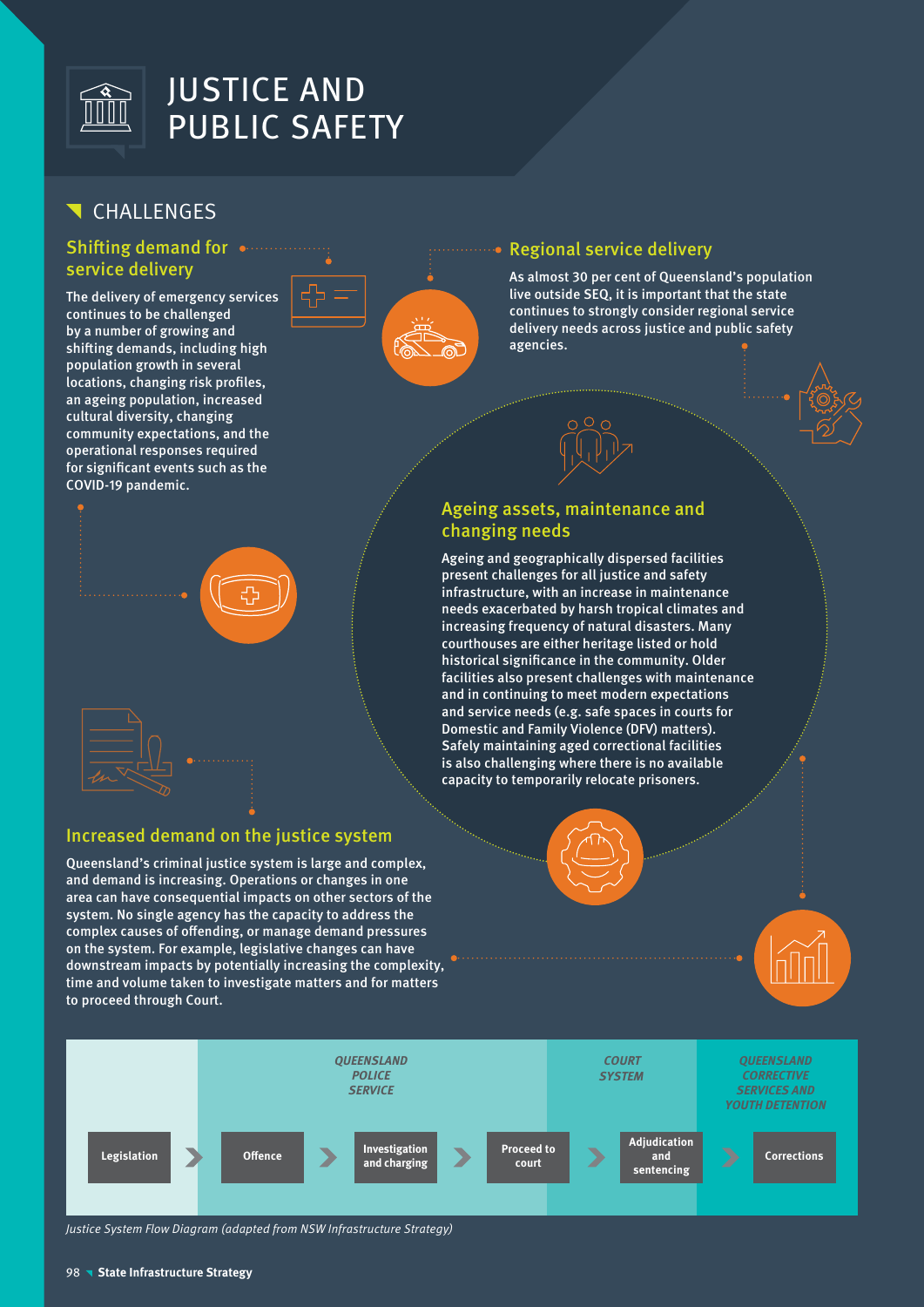# **N** OPPORTUNITIES

#### Whole of justice system approach

Policing, courts, youth justice and corrections form a closely interrelated criminal justice system that works well when the system as a whole is well positioned to respond to demand. There are opportunities to better manage the system to address unintended impacts and bottlenecks as a consequence of increases in police interactions, court time and prisoner and youth detainee numbers.

### Continue to optimise operations through technology

E-lodgement capability exists in a limited form and presents a significant opportunity to improve court efficiency and optimise court utilisation by enabling the use of electronic files. The broader application of digital technology could improve prisoner and youth detainee access to education, health, rehabilitation programs and family contacts via in-cell digital solutions.

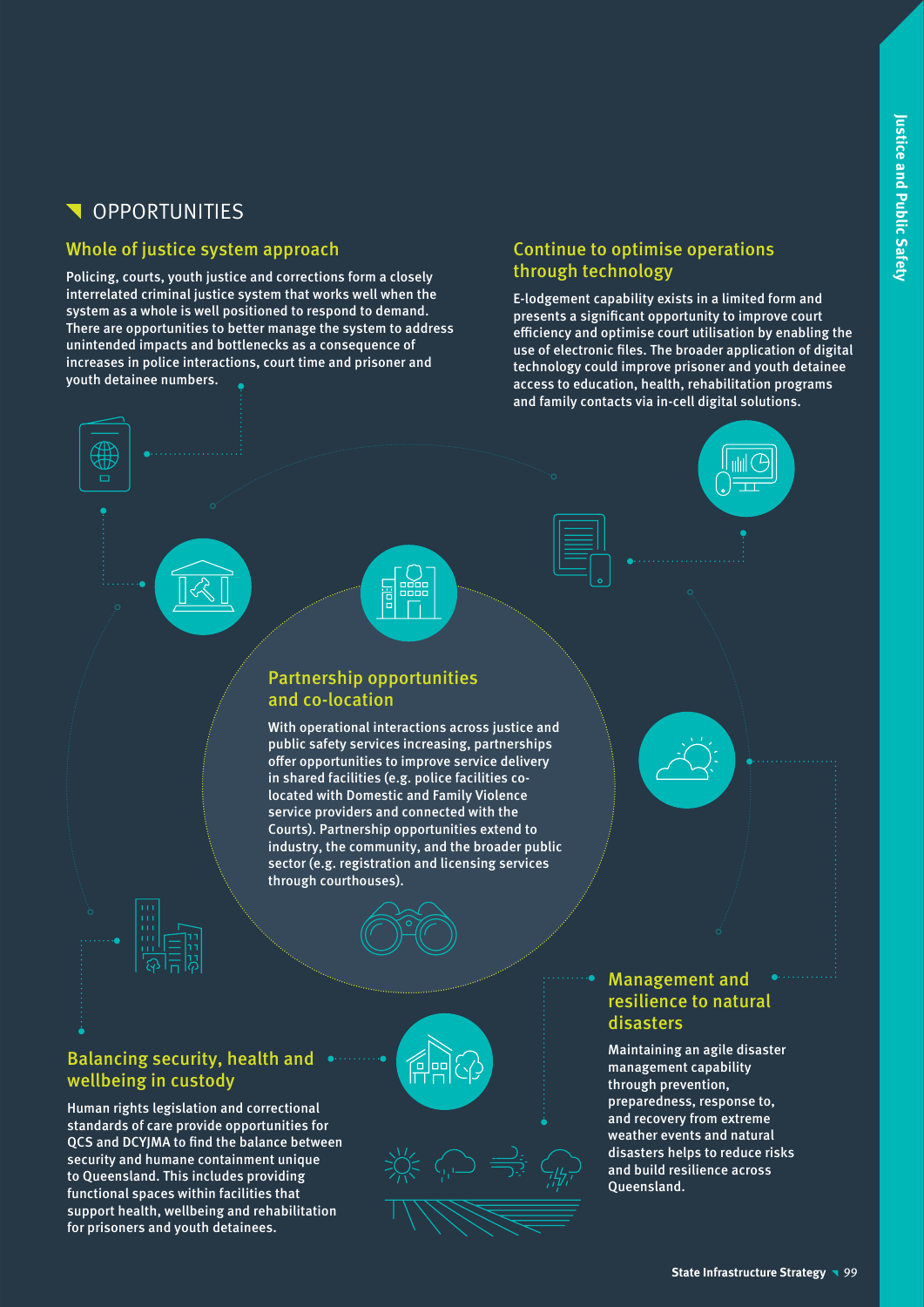

### PRIORITY ACTIONS

**1 Adopting a whole of justice system approach (DJAG, QPS, QCS, DCYJMA)**

Build a better understanding of demand and balance investments across the justice system as a whole to mitigate the unintended impacts that reforms, policing or court processing can have on other parts of the system including the capacity of correctional facilities and the capacity of the courts.

**4 Applying next generation public safety (QFES, QPS)**

Continue to work with industry and frontline responders to design, test and apply new and emerging technologies to improve emergency responses, service delivery and make smarter, safer decisions, supporting more mobile policing services and helping firefighters detect and respond to bushfires.

#### **7 Modernisation and DFV support (DJAG)**

# (d

Investing in the modernisation of justice buildings to cater for the safety, accessibility and confidential needs of all court users including additional meeting rooms and safe spaces for D<sub>FV</sub>

**10 Exploring public safety co-location and interoperability (QPS, QFES, DJAG, QCS, DCYJMA)**



Planning for growth and continuing to explore opportunities for joint facilities or co-location of justice and emergency services that support response and operational requirements for public safety agencies. For example, courts with police services, but also correctional and youth detention facilities with health or training facilities onsite to support prisoner and youth detainee rehabilitation.

#### **2 Digitisation of justice services (DJAG, QPS, QCS, DCYJMA)**



Increase the use of technology to optimise court efficiency, support prisoners and youth detainees via kiosks and video conferencing to maintain access to their families, legal representatives, the courts, health services, disability support services, rehabilitation and education programs and deliver efficient and effective supervision services for offenders in the community.

#### **5 Adopting digital engineering and asset management (DJAG, QPS, QFES, QCS, DCYJMA)**

Adopt a more integrated approach to strategic asset planning, performance and management practices for infrastructure investment by adopting digital engineering principles and software systems, such as the use of BIM for large scale projects.

#### **8 Improving prisoner and youth detainee health outcomes (QCS, QH, DCYJMA)**

<u>(8)</u>

Improve health outcomes for prisoners and youth detainees by designing correctional facilities with features and functional spaces that support health and wellbeing, and rehabilitative outcomes for prisoners and youth detainees.

**11 Increasing custodial capacity across Queensland (QCS, DCYJMA)**



Explore opportunities to increase custodial capacity across Queensland recognising the importance of placing youth and adult offenders as close as practicable to their families by prioritising locations that meet the needs of geographically dispersed communities, and prisoners with disability. Any increase in custodial capacity within youth detention centres will also support the movement of young people out of police watch houses.

**3 Exploring in-cell technology (QCS, DCYJMA)**



In-cell technology may provide an opportunity for greater access to family and friend support, rehabilitation and education programs and support services in preparation for re-entry to society.

**6 Exploring opportunities for disused land (QCS)**



Explore opportunities to re-use land holdings not essential for current or planned operational service delivery.

**9 Designing interoperable, climate resilient and environmentally sustainable infrastructure (QPS, QFES, DJAG, QCS, DCYJMA)**



Improve the functionality, performance, and resilience of justice and public safety facilities through innovative design maximising interoperability, cost efficiency and service capability during disasters and emergency events.

**12 Repurposing or reallocating based on need (QFES, QPS)**



Respond to changing local operating environments with an evidence-based infrastructure operating model that better anticipates and responds to future change. Preference should be given to non-investment solutions such as repurposing and relocating facilities/equipment to areas of higher need.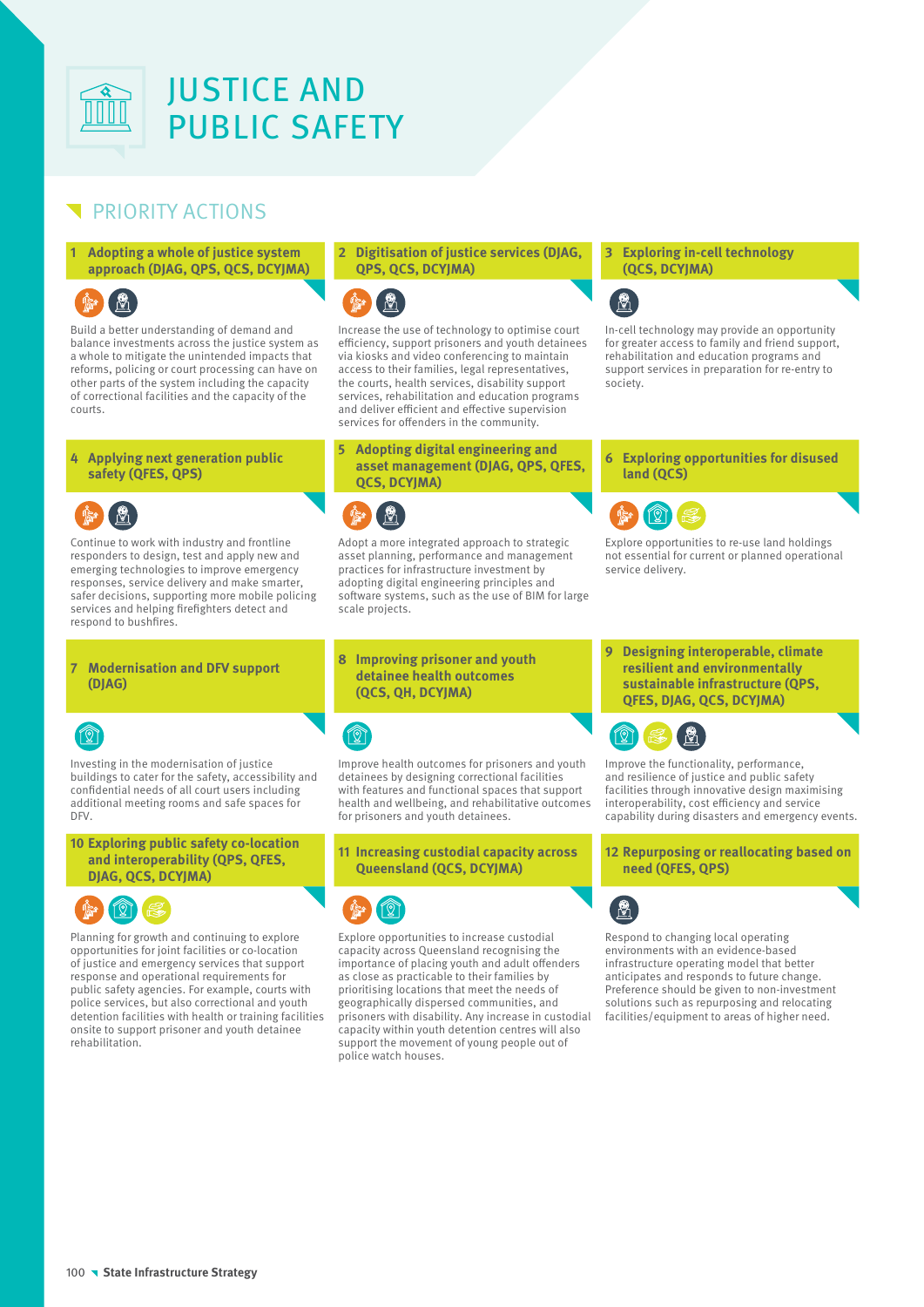**13 Utilising best available data and practices to maximise infrastructure resilience (QFES, QRA, DJAG, QPS, QCS, DCYJMA)**



Ensuring infrastructure can withstand and function during disasters or emergency situations is a key government responsibility. We will use the best available data and evidence throughout the infrastructure lifecycle (planning, designing, constructing, maintaining and disposing) to better understand and respond to disaster and emergency risks and opportunities to strengthen infrastructure resilience.



Flooding, Fraser Coast Shopping Centre (Source: Queensland Reconstruction Authority)

## INFRASTRUCTURE OBJECTIVES

Encourage jobs, growth and productivity



Develop regions, places and precincts



Enhance sustainability and resilience



Adopt smarter approaches

#### **State Infrastructure Strategy 101**